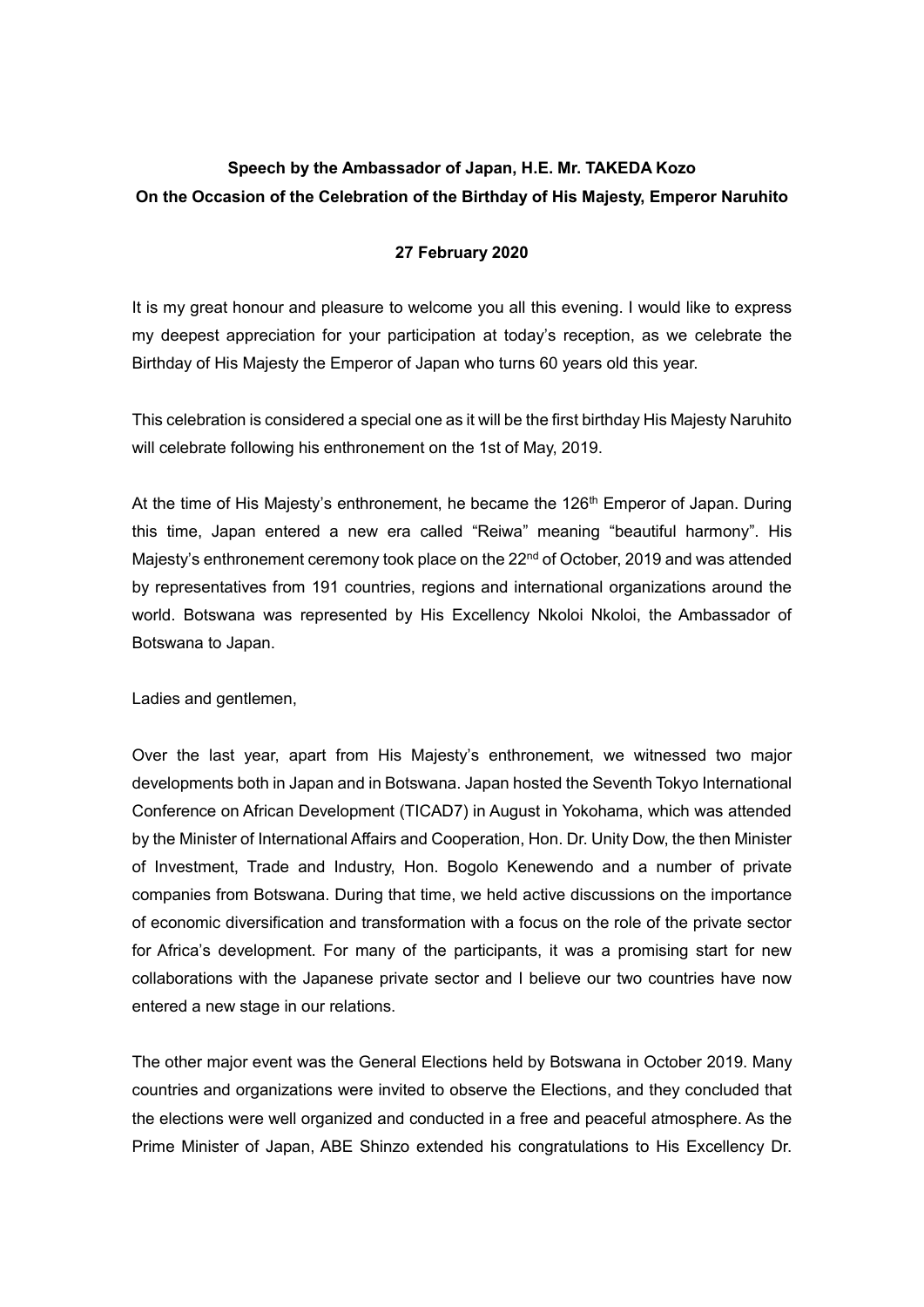Mokgweetsi Masisi on his reappointment as President of the Republic of Botswana, the Prime Minister stated that during the elections, Batswana demonstrated their civic duties in a peaceful and democratic manner, showing their high hopes and confidence in His Excellency. I believe one of the priorities for President Masisi's government is to transform the Botswana economy from the high reliance on natural resources into a knowledge-based economy. Japan is committed to working in partnership with Botswana towards this goal, particularly sharing the technology and experience of the Japanese private sector.

Our efforts are not restricted to Botswana. The Embassy is keen on maintaining and developing the existing cooperation with the SADC Secretariat and continuing the support for capacity building in SADC countries through technical cooperation in various areas such as the mining sector and the management of forest resources.

This year, Japan has the honour to host the largest sporting events on earth – the Olympic Games and the Paralympic Games. We look forward to the excitement in Japan, and the world over, as you will be entertained by the world's best in sport. The main stadium to be used for the Opening and Closing Ceremonies during the Olympics, was revamped and all additions made were completed last year.

I pray for the success of Botswana athletes during the Tokyo games, and wish that many of you will take this opportunity to visit Japan. We are ready to welcome and invite you to experience our culture and hospitality.

The Government of Japan endeavours to do its utmost to ensure the health and safety of all our guests who will visit Japan during the Olympic and Paralympic Games, and has thus taken comprehensive measures to deal with COVID-19. Japan has been in constant contact with the World Health Organization (WHO) and stands in solidarity with all other affected countries and areas. We need to continue joining forces, world over, to tackle this global public health threat.

Ladies and gentlemen, I would like to conclude my address by reiterating that Botswana and Japan share the same fundamental values which include democracy, rule of law and respect for human rights which we have jointly promoted in the international sphere since the two nations established diplomatic ties over 50 years ago. Botswana is a valued partner of Japan, and I will make every effort towards the further enhancement of our bilateral relationship.